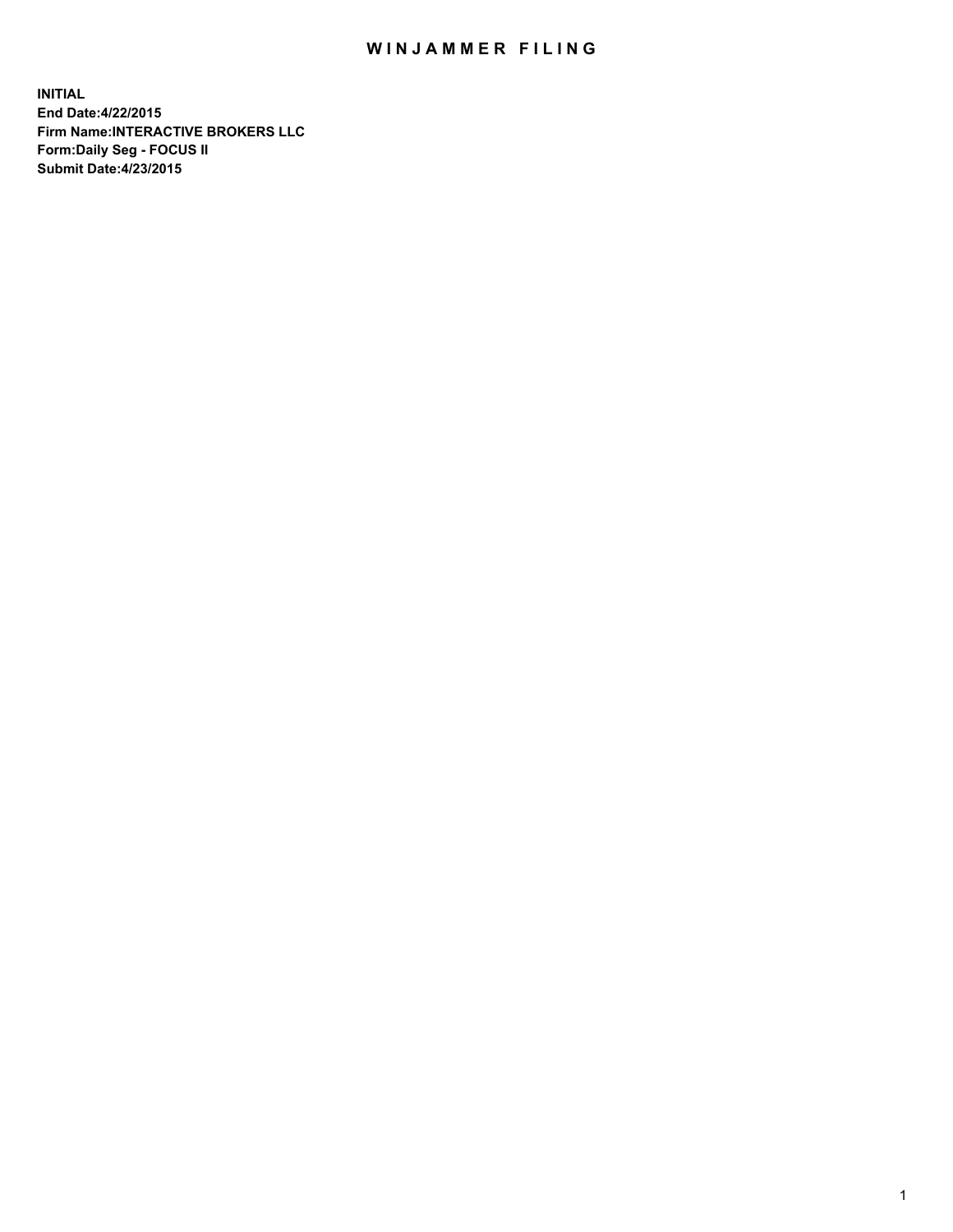## **INITIAL End Date:4/22/2015 Firm Name:INTERACTIVE BROKERS LLC Form:Daily Seg - FOCUS II Submit Date:4/23/2015 Daily Segregation - Cover Page**

| Name of Company<br><b>Contact Name</b><br><b>Contact Phone Number</b><br><b>Contact Email Address</b>                                                                                                                                                                                                                          | <b>INTERACTIVE BROKERS LLC</b><br><b>Michael Ellman</b><br>203-422-8926<br>mellman@interactivebrokers.co<br>$m$ |
|--------------------------------------------------------------------------------------------------------------------------------------------------------------------------------------------------------------------------------------------------------------------------------------------------------------------------------|-----------------------------------------------------------------------------------------------------------------|
| FCM's Customer Segregated Funds Residual Interest Target (choose one):<br>a. Minimum dollar amount: ; or<br>b. Minimum percentage of customer segregated funds required:% ; or<br>c. Dollar amount range between: and; or<br>d. Percentage range of customer segregated funds required between:% and%.                         | $\overline{\mathbf{0}}$<br>0<br>155,000,000 245,000,000<br>0 <sub>0</sub>                                       |
| FCM's Customer Secured Amount Funds Residual Interest Target (choose one):<br>a. Minimum dollar amount: ; or<br>b. Minimum percentage of customer secured funds required:% ; or<br>c. Dollar amount range between: and; or<br>d. Percentage range of customer secured funds required between:% and%.                           | $\overline{\mathbf{0}}$<br>0<br>80,000,000 120,000,000<br>0 <sub>0</sub>                                        |
| FCM's Cleared Swaps Customer Collateral Residual Interest Target (choose one):<br>a. Minimum dollar amount: ; or<br>b. Minimum percentage of cleared swaps customer collateral required:% ; or<br>c. Dollar amount range between: and; or<br>d. Percentage range of cleared swaps customer collateral required between:% and%. | $\overline{\mathbf{0}}$<br>$\underline{\mathbf{0}}$<br>0 <sub>0</sub><br>0 <sub>0</sub>                         |
| Current ANC:on<br><b>Broker Dealer Minimum</b><br>Debit/Deficit - CustomersCurrent AmountGross Amount<br>Domestic Debit/Deficit<br>Foreign Debit/Deficit                                                                                                                                                                       | 2,548,803,389 22-APR-2015<br>299,170,495<br>3,884,863<br>5,538,962 0                                            |
| Debit/Deficit - Non CustomersCurrent AmountGross Amount<br>Domestic Debit/Deficit<br>Foreign Debit/Deficit<br>Proprietary Profit/Loss<br>Domestic Profit/Loss<br>Foreign Profit/Loss                                                                                                                                           | 0 <sub>0</sub><br>0 <sub>0</sub><br>$\overline{\mathbf{0}}$<br>$\overline{\mathbf{0}}$                          |
| Proprietary Open Trade Equity<br>Domestic OTE<br>Foreign OTE<br><b>SPAN</b><br><b>Customer SPAN Calculation</b>                                                                                                                                                                                                                | $\underline{\mathbf{0}}$<br><u>0</u><br>1,536,086,658                                                           |
| Non-Customer SPAN Calcualation<br><b>Proprietary Capital Charges</b><br>Minimum Dollar Amount Requirement<br>Other NFA Dollar Amount Requirement                                                                                                                                                                               | 21,623,905<br><u>0</u><br>20,000,000 [7465]<br>22,136,291 [7475]                                                |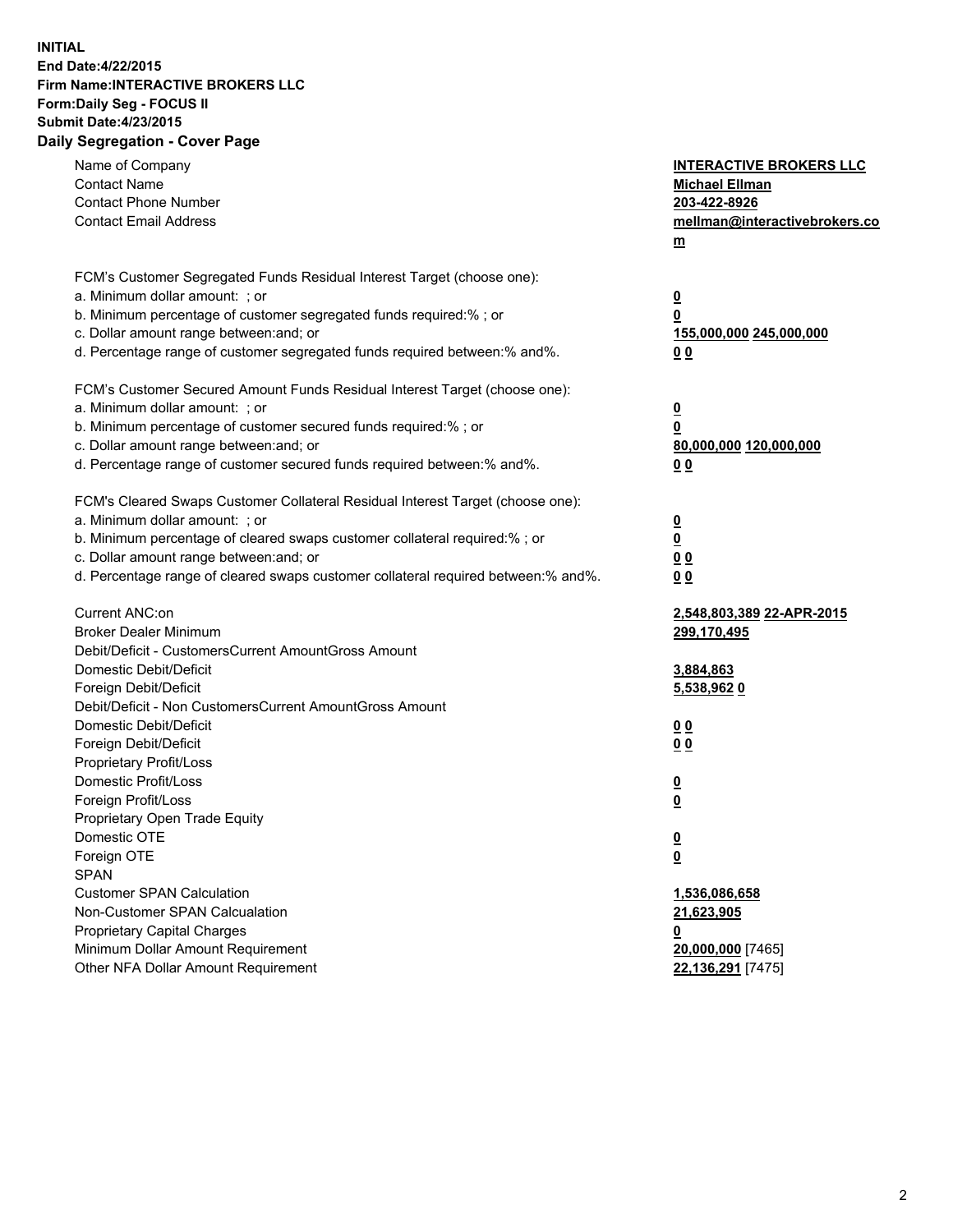## **INITIAL End Date:4/22/2015 Firm Name:INTERACTIVE BROKERS LLC Form:Daily Seg - FOCUS II Submit Date:4/23/2015 Daily Segregation - Secured Amounts**

|     | Foreign Futures and Foreign Options Secured Amounts                                         |                                   |
|-----|---------------------------------------------------------------------------------------------|-----------------------------------|
|     | Amount required to be set aside pursuant to law, rule or regulation of a foreign            | $0$ [7305]                        |
|     | government or a rule of a self-regulatory organization authorized thereunder                |                                   |
| 1.  | Net ledger balance - Foreign Futures and Foreign Option Trading - All Customers             |                                   |
|     | A. Cash                                                                                     | 694,722,704 [7315]                |
|     | B. Securities (at market)                                                                   | $0$ [7317]                        |
| 2.  | Net unrealized profit (loss) in open futures contracts traded on a foreign board of trade   | 68,108,539 [7325]                 |
| 3.  | Exchange traded options                                                                     |                                   |
|     | a. Market value of open option contracts purchased on a foreign board of trade              | 97,916 [7335]                     |
|     | b. Market value of open contracts granted (sold) on a foreign board of trade                | -71,097 [7337]                    |
| 4.  | Net equity (deficit) (add lines 1.2. and 3.)                                                | 762,858,062 [7345]                |
| 5.  | Account liquidating to a deficit and account with a debit balances - gross amount           | 5,538,962 [7351]                  |
|     | Less: amount offset by customer owned securities                                            | 0 [7352] 5,538,962 [7354]         |
| 6.  | Amount required to be set aside as the secured amount - Net Liquidating Equity              | 768,397,024 [7355]                |
|     | Method (add lines 4 and 5)                                                                  |                                   |
| 7.  | Greater of amount required to be set aside pursuant to foreign jurisdiction (above) or line | 768,397,024 [7360]                |
|     | 6.                                                                                          |                                   |
|     | FUNDS DEPOSITED IN SEPARATE REGULATION 30.7 ACCOUNTS                                        |                                   |
| 1.  | Cash in banks                                                                               |                                   |
|     | A. Banks located in the United States                                                       | <b>535</b> [7500]                 |
|     | B. Other banks qualified under Regulation 30.7                                              | 0 [7520] 535 [7530]               |
| 2.  | Securities                                                                                  |                                   |
|     | A. In safekeeping with banks located in the United States                                   | 552,610,829 [7540]                |
|     | B. In safekeeping with other banks qualified under Regulation 30.7                          | 0 [7560] 552,610,829 [7570]       |
| 3.  | Equities with registered futures commission merchants                                       |                                   |
|     | A. Cash                                                                                     | $0$ [7580]                        |
|     | <b>B.</b> Securities                                                                        | $0$ [7590]                        |
|     | C. Unrealized gain (loss) on open futures contracts                                         | $0$ [7600]                        |
|     | D. Value of long option contracts                                                           | $0$ [7610]                        |
|     | E. Value of short option contracts                                                          | 0 [7615] 0 [7620]                 |
| 4.  | Amounts held by clearing organizations of foreign boards of trade                           |                                   |
|     | A. Cash                                                                                     | $0$ [7640]                        |
|     | <b>B.</b> Securities                                                                        | $0$ [7650]                        |
|     | C. Amount due to (from) clearing organization - daily variation                             | $0$ [7660]                        |
|     | D. Value of long option contracts                                                           | $0$ [7670]                        |
|     | E. Value of short option contracts                                                          | 0 [7675] 0 [7680]                 |
| 5.  | Amounts held by members of foreign boards of trade                                          |                                   |
|     | A. Cash                                                                                     | 363,942,204 [7700]                |
|     | <b>B.</b> Securities                                                                        | $0$ [7710]                        |
|     | C. Unrealized gain (loss) on open futures contracts                                         | 32,153,660 [7720]                 |
|     | D. Value of long option contracts                                                           | 97,920 [7730]                     |
|     | E. Value of short option contracts                                                          | -71,095 [7735] 396,122,689 [7740] |
| 6.  | Amounts with other depositories designated by a foreign board of trade                      | $0$ [7760]                        |
| 7.  | Segregated funds on hand                                                                    | $0$ [7765]                        |
| 8.  | Total funds in separate section 30.7 accounts                                               | 948,734,053 [7770]                |
| 9.  | Excess (deficiency) Set Aside for Secured Amount (subtract line 7 Secured Statement         | 180,337,029 [7380]                |
|     | Page 1 from Line 8)                                                                         |                                   |
| 10. | Management Target Amount for Excess funds in separate section 30.7 accounts                 | 80,000,000 [7780]                 |
| 11. | Excess (deficiency) funds in separate 30.7 accounts over (under) Management Target          | 100,337,029 [7785]                |
|     |                                                                                             |                                   |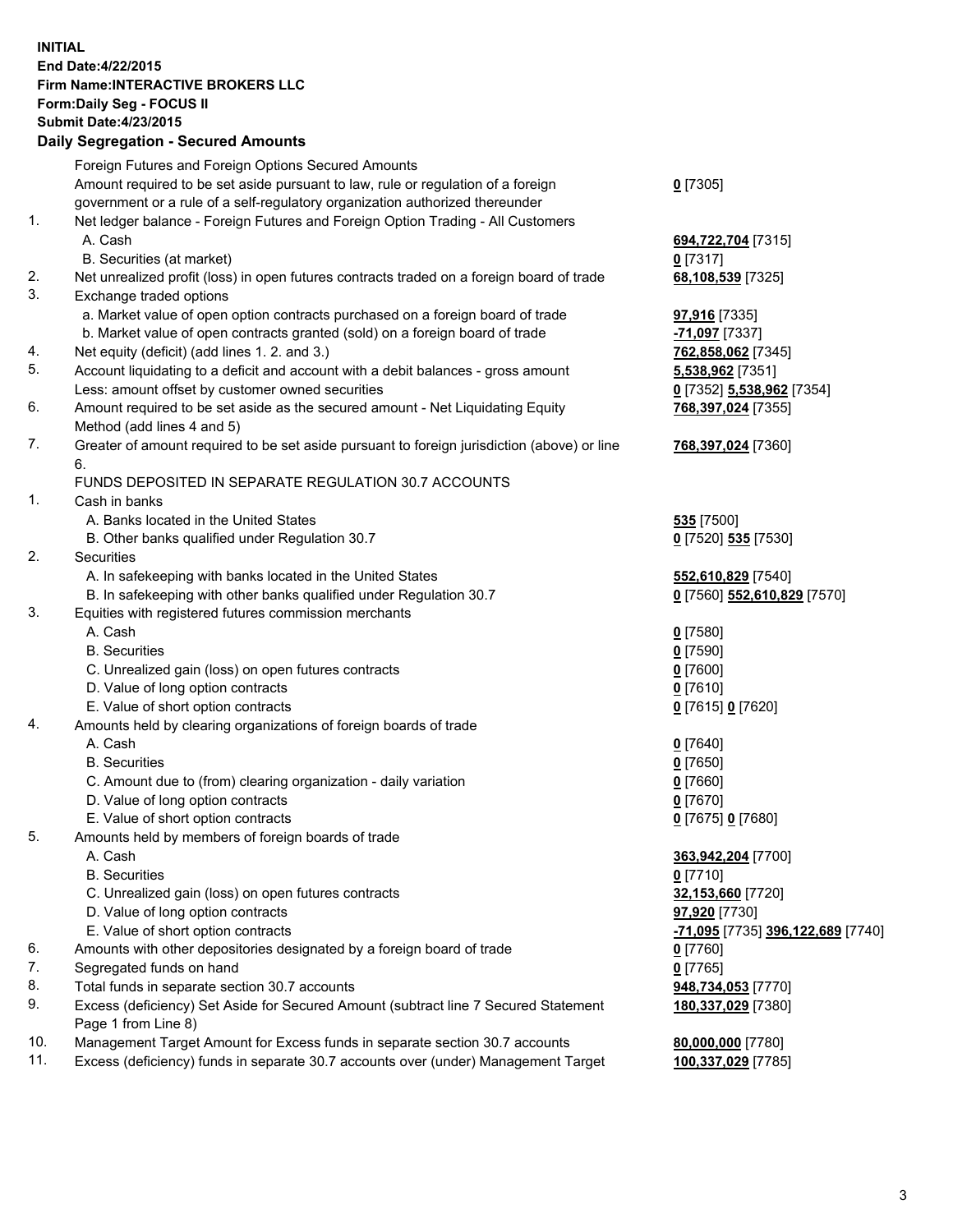**INITIAL End Date:4/22/2015 Firm Name:INTERACTIVE BROKERS LLC Form:Daily Seg - FOCUS II Submit Date:4/23/2015 Daily Segregation - Segregation Statement** SEGREGATION REQUIREMENTS(Section 4d(2) of the CEAct) 1. Net ledger balance A. Cash **2,547,297,413** [7010] B. Securities (at market) **0** [7020] 2. Net unrealized profit (loss) in open futures contracts traded on a contract market **-49,459,077** [7030] 3. Exchange traded options A. Add market value of open option contracts purchased on a contract market **101,964,252** [7032] B. Deduct market value of open option contracts granted (sold) on a contract market **-169,992,875** [7033] 4. Net equity (deficit) (add lines 1, 2 and 3) **2,429,809,713** [7040] 5. Accounts liquidating to a deficit and accounts with debit balances - gross amount **3,884,863** [7045] Less: amount offset by customer securities **0** [7047] **3,884,863** [7050] 6. Amount required to be segregated (add lines 4 and 5) **2,433,694,576** [7060] FUNDS IN SEGREGATED ACCOUNTS 7. Deposited in segregated funds bank accounts A. Cash **490,965,884** [7070] B. Securities representing investments of customers' funds (at market) **1,268,856,733** [7080] C. Securities held for particular customers or option customers in lieu of cash (at market) **0** [7090] 8. Margins on deposit with derivatives clearing organizations of contract markets A. Cash **13,128,767** [7100] B. Securities representing investments of customers' funds (at market) **113,515,856** [7110] C. Securities held for particular customers or option customers in lieu of cash (at market) **0** [7120] 9. Net settlement from (to) derivatives clearing organizations of contract markets **1,571,481** [7130] 10. Exchange traded options A. Value of open long option contracts **2,829,643** [7132] B. Value of open short option contracts **-5,719,271** [7133] 11. Net equities with other FCMs A. Net liquidating equity **-67,590,277** [7140] B. Securities representing investments of customers' funds (at market) **813,526,173** [7160] C. Securities held for particular customers or option customers in lieu of cash (at market) **0** [7170] 12. Segregated funds on hand **0** [7150] 13. Total amount in segregation (add lines 7 through 12) **2,631,084,989** [7180] 14. Excess (deficiency) funds in segregation (subtract line 6 from line 13) **197,390,413** [7190] 15. Management Target Amount for Excess funds in segregation **155,000,000** [7194]

16. Excess (deficiency) funds in segregation over (under) Management Target Amount Excess

**42,390,413** [7198]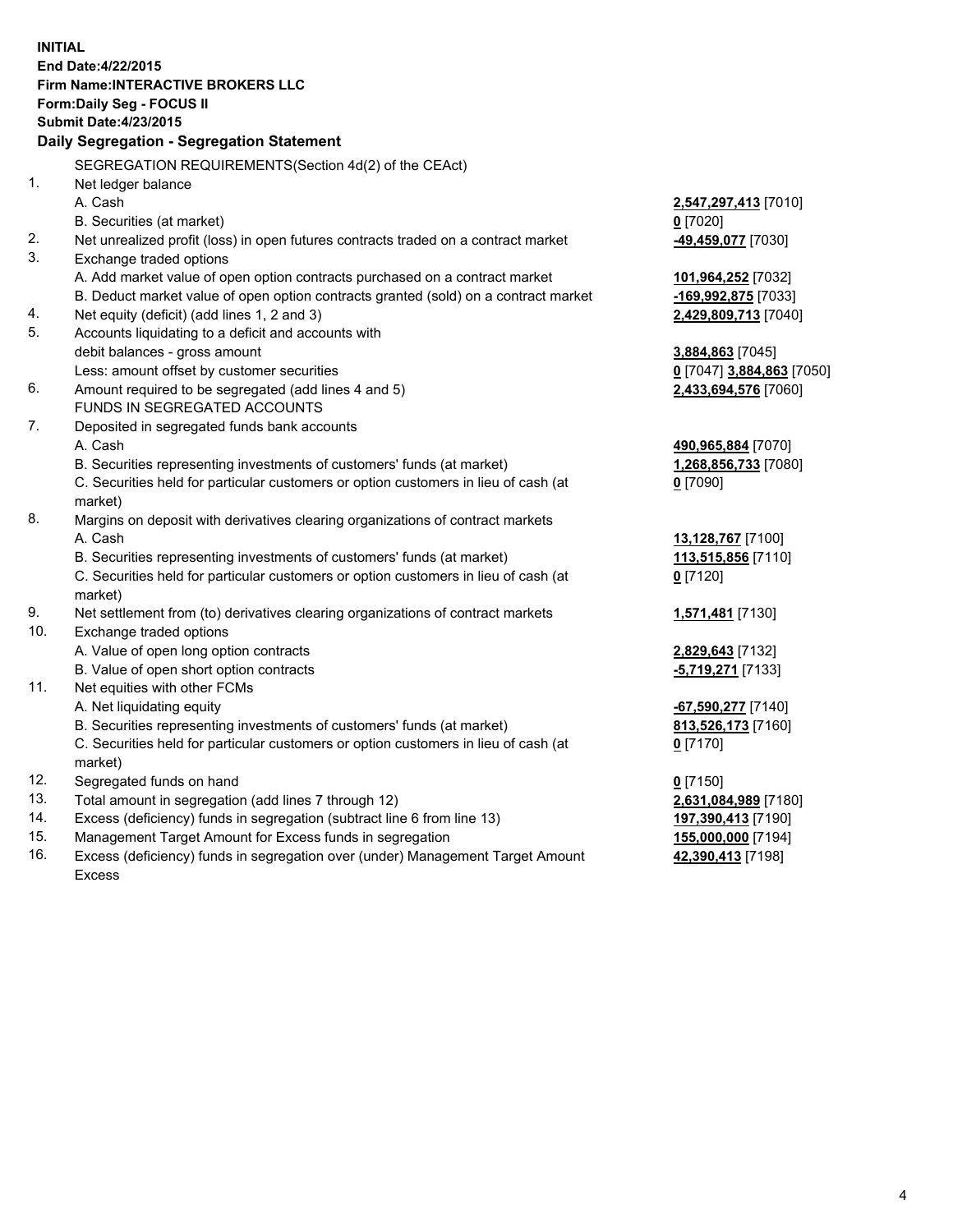## **INITIAL End Date:4/22/2015 Firm Name:INTERACTIVE BROKERS LLC Form:Daily Seg - FOCUS II Submit Date:4/23/2015 Daily Segregation - Supplemental**

| $\blacksquare$           | Total gross margin deficiencies - Segregated Funds Origin                                                                        | 118,626 [9100] |
|--------------------------|----------------------------------------------------------------------------------------------------------------------------------|----------------|
| $\blacksquare$           | Total gross margin deficiencies - Secured Funds Origin                                                                           | 55,813 [9101]  |
| $\blacksquare$           | Total gross margin deficiencies - Cleared Swaps Customer Collateral Funds Origin                                                 | $0$ [9102]     |
| $\blacksquare$           | Total gross margin deficiencies - Noncustomer and Proprietary Accounts Origin                                                    | $0$ [9103]     |
| $\blacksquare$           | Total number of accounts contributing to total gross margin deficiencies - Segregated<br>Funds Origin                            | $6$ [9104]     |
| $\blacksquare$           | Total number of accounts contributing to total gross margin deficiencies - Secured<br><b>Funds Origin</b>                        | 7 [9105]       |
| $\overline{\phantom{a}}$ | Total number of accounts contributing to the total gross margin deficiencies - Cleared<br>Swaps Customer Collateral Funds Origin | $0$ [9106]     |
| -                        | Total number of accounts contributing to the total gross margin deficiencies -<br>Noncustomer and Proprietary Accounts Origin    | $0$ [9107]     |
| $\blacksquare$           | Upload a copy of the firm's daily margin report the FCM uses to issue margin calls<br>which corresponds with the reporting date. |                |

04.22.2015 Commodity Margin Deficiency Report.xls